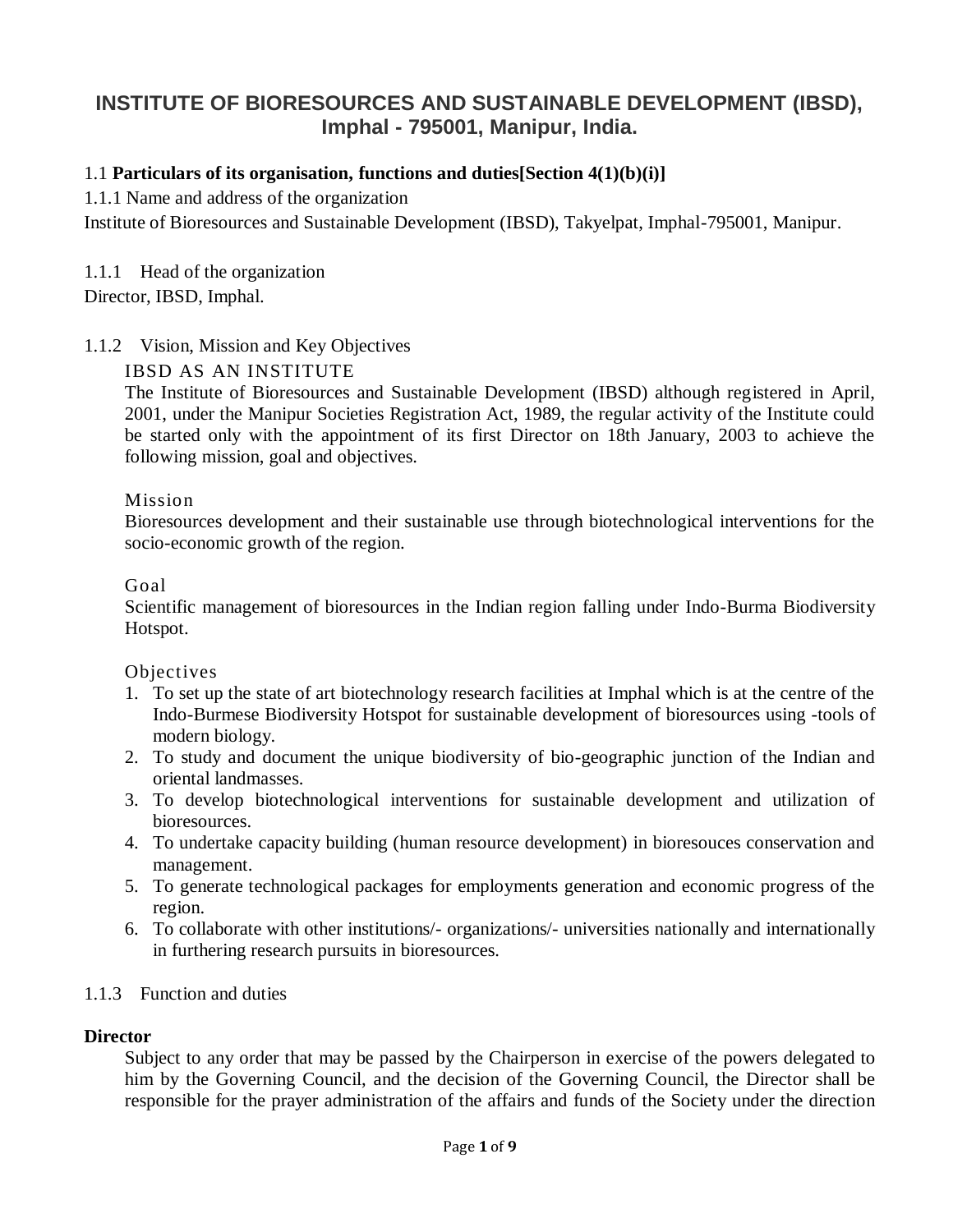and guidance of the Governing Council. He/She shall be vested with such executive and administrative power of the Society as may be necessary or incidental for the purpose, subject to these Rules and Bye-laws.

He/she shall be subject to the provisions of these Rules arid Bye laws and decisions of the Governing Council and Chairperson, exercise general supervision and disciplinary control over the officers and the staff of the Society, and prescribe their duties and functions.

The Director shall co-ordinate and exercise general Supervision over all the activities of the Society. The Director of the `INSTITUTE" shall be the Secretary Of the Society. The Society may sue or be sued in the name of the Secretary of the Society.

## **Senior Administrative Officer**

He/she shall be Head of Administration and shall exercise such powers and discharge such functions as delegated to him by the Governing Council/Director, subject to Recruitment Rules of IBSD and clause 3.2.2 of the Bye-Laws.

- a) He/She shall directly report to Director for all administrative and non-scientific matters.
- b) He/She shall be responsible for conduct of meetings of the Society, Governing Council, Finance Committee and placement of Annual Reports, before them as per schedule in accordance with Rules and Regulations of IBSD Society.

He/She shall on behalf of the Institute and as authorized by the Governing Council/Director of the Institute enters into agreements, sign all such documents and authenticate records as may be delegated by Governing Council/Director, IBSD and shall exercise such powers and perform such duties as may be specified by the Governing Council/Director, IBSD of the Institute.

### **Senior Account Officer:**

Senior Accounts Officer shall be the Finance and Accounts Officer of the Institute who shall be responsible for all finance and account matters of the Institute. He shall be the non-member secretary of the Finance Committee of the Institute and shall not have any voting rights.

- 1.1.4 Organization Chart
	- Society GC FC SAC
	- Institute
- 1.1.5 Any other details-the genesis, inception, formation of the department and the HoDs from time to time as well as the committees/Commissions constituted from time to time have been dealt.

### **1.2 Power and duties of its officers and employees [Section 4(1) (b)(ii)]**

1.2.1 Powers and duties of officers (administrative, financial and judicial)

# **Senior Administration Officer**

He/She shall be Head of Administration and shall exercise such powers and discharge such functions as delegated to him by the Governing Council/Director, subject to Recruitment Rules of IBSD and clause 3.2.2 of the Bye-Laws.

He/She shall directly report to Director for all administrative and non-scientific matters.

He/She shall be responsible for conduct of meeting of the Society, Governing Council, Finance Committee and placement of Annual Reports, before them as per Schedule in accordance with Rules and Regulations of IBSD Society.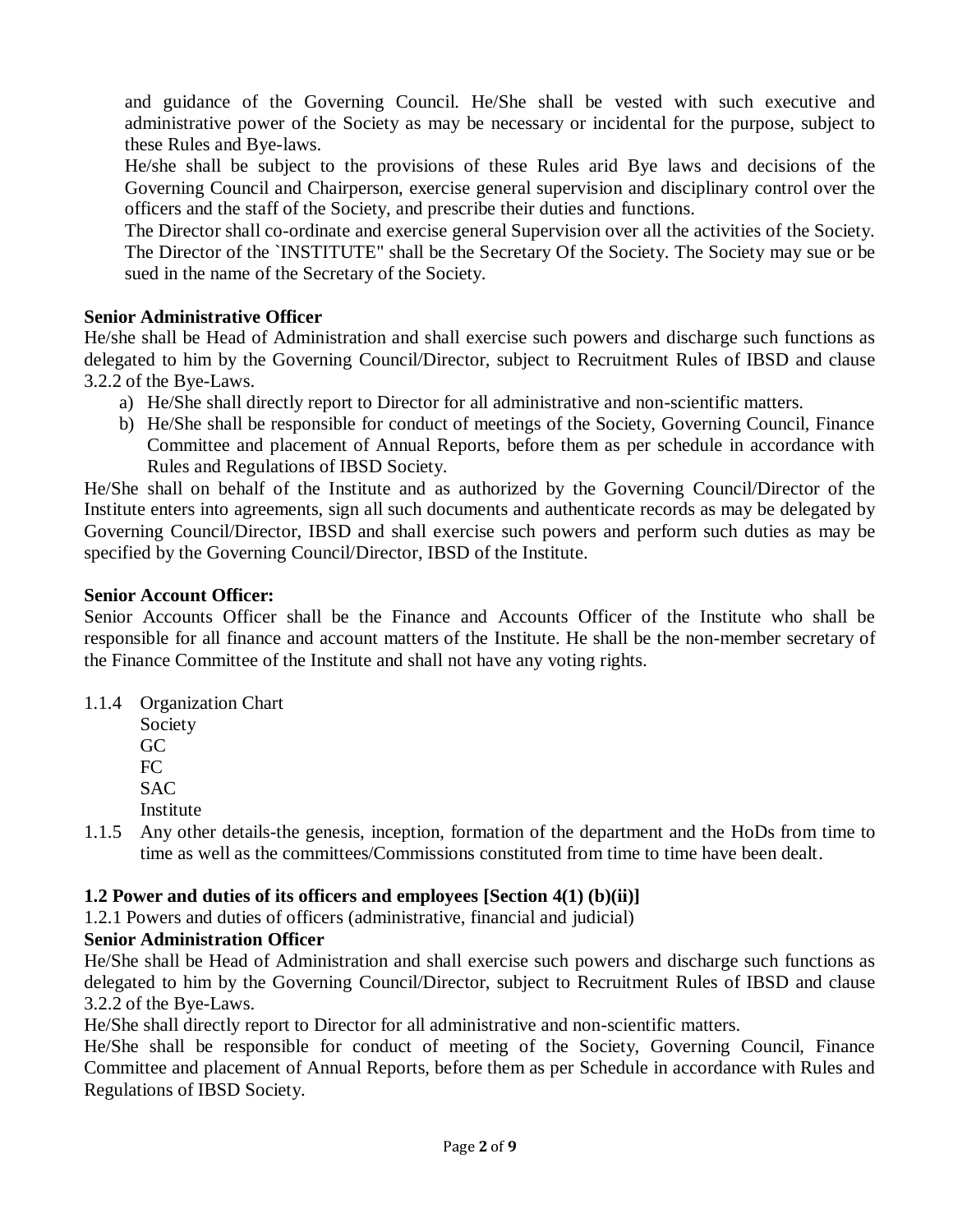He/She shall on behalf of the Institute and as authorized by the Governing Council/Director of the Institute enter into agreements, sign all such documents and authenticate records as may be delegated by Governing Council/Director, IBSD and shall exercise such powers and perform such duties as may be specified by the Governing Council/Director, IBSD of the Institute.

As may be vested by the Governing Body/Director. As on the date of notification of these Bye-laws, the financial powers of the Senior Administrative Officer for sanctioning any work (*for creation of capital assets, sanction of projects, etc)* in each such case, shall be upto Rs. 1,00,000/- (Rupees One Lakh only).

### **Senior Accounts Officer**

The Annual Accounts of the Institute should be prepared on accrual basis by using uniform format of Accounts for Central Autonomous Bodies.

The Senior Accounts Officer shall supervise maintenance of proper accounts and other relevant records and prepare an annual statement of accounts in such form as may be prescribed by the Governing Council in consultation with the Central Government. Such an officer will be responsible to the Controller of Administration for accuracy and completeness of the accounts of the Institute.

The Senior Accounts Officer will be responsible to the Controller of Administration for the accuracy and complete less of the accounts of the Institute. The Senior Accounts Officer shall also render necessary advice to the Director in all proposals involving financial implication.

1.2.2 Power and duties of other employees Depending upon the nature, class to which they belong to/recruit, power and duties are given/assigned.

1.2.3 Rules/orders under which powers and duty are derived and As per Govt. of India rules, orders & regulations.

1.2.4 Exercised As per Govt. of India rules, orders & regulations.

1.2.5 Work allocation As per Govt. of India rules, orders & regulations.

### **1.3 Procedure followed in decision making process [Section 4(1)(b)(iii)]**

1.3.1 Process of decision making Identify key decision making points Put up any matter that required action to be taken up, to the competent authority for final decision.

1.3.2 Final decision making authority Director, IBSD.

1.3.3 Related provisions, acts, rules etc. As per By-Laws and RR approved by DBT, Govt. of India.

1.3.4 Time limit for taking a decisions, if any As soon as possible, as per rules, statutes, regulations, etc.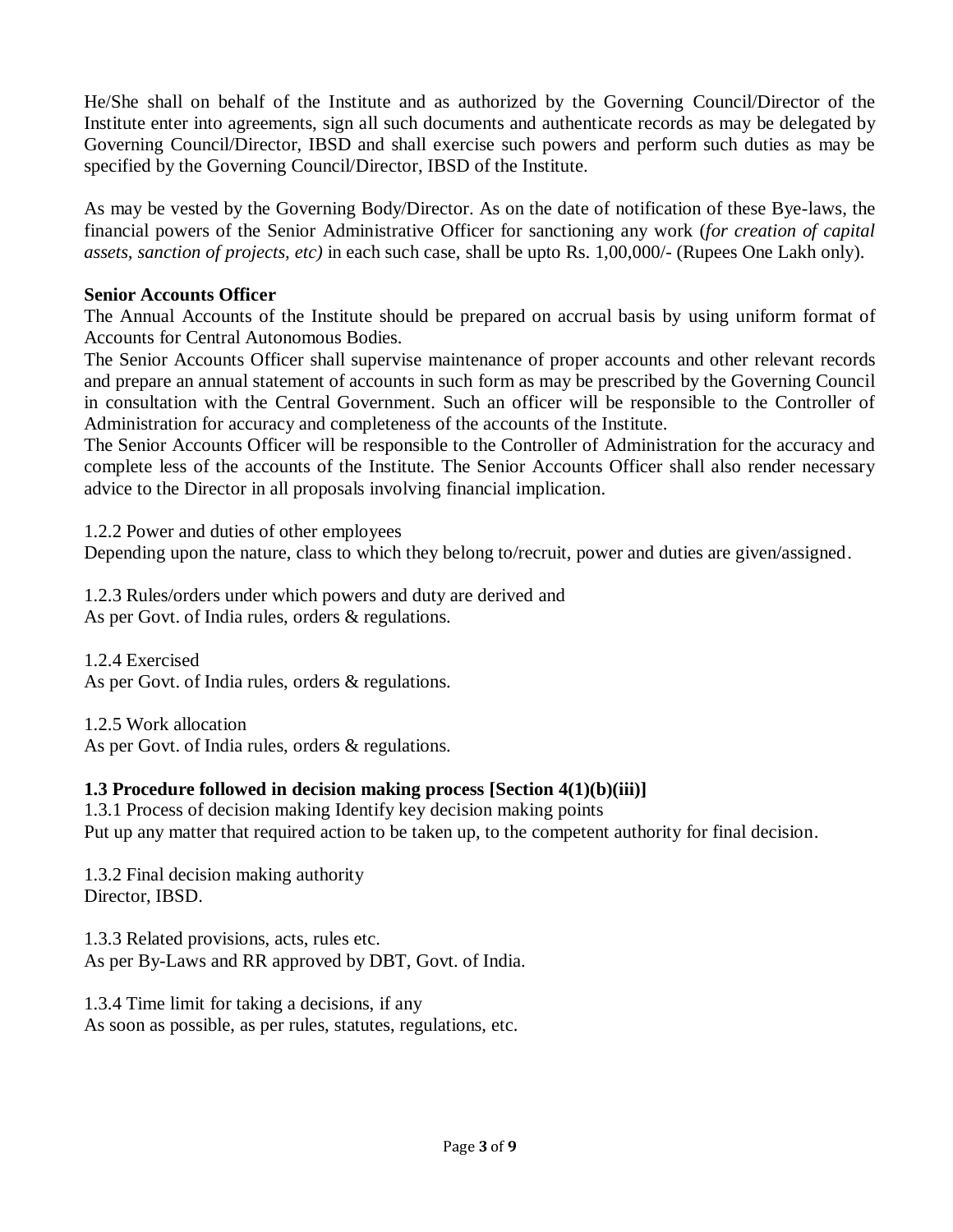1.3.5 Channel of supervision and accountability

Proposals are put up by the dealing staff to Competent Authority through superior officer(s) for final disposal of the matter. The matter is accountable by the concerned staff member and superior(s).

## 1.4 **Norms for discharge of functions[Section 4(1)(b)(iv)]**

1.4.1 Nature of functions/ services offered As per the nature of GoI functions/services

1.4.2 Norms/ standards for functions/ service delivery

As per the By-Laws and RRs and GoI Norms/standard for function/delivered to the applicant/doorstep if required.

1.4.3 Process by which these services can be accessed As per the existing process of the Institute

1.4.4 Time-limit for achieving the targets Depends upon the matter. However, tried to achieve it as soon as possible.

1.4.5 Process of redress of grievances Petitions are submitted to the superior officers /authority for redress of grievances

### **1.5 Rules, regulations, instructions manual and records for discharging functions[Section 4(1)(b)(v)]**

1.5.1 Title and nature of the record/ manual /instruction.

As per the By-Laws and RRs of the institute and GoI Rules/Norms

1.5.2 List of Rules, regulations, instructions manuals and records. As per the By-Laws and RRs of the institute and GoI Rules/Norms

1.5.3 Acts/ Rules manuals etc. As per the By-Laws and RRs of the institute and GoI Rules/Norms

1.5.4 Transfer policy and transfer orders NA

# **1.6 Categories of documents held by the authority under its control[Section 4(1)(b) (vi)]**

1.6.1 Categories of documents Academic, Administrative, Recruitment, Research, and financial documents.

1.6.2 Custodian of documents/categories.

Assigned Staff Members, Controlling officers of the concerned offices. However, Senior Administrative Officer is the custodian of the records, the common seal and such other property of the Institute.

### **1.7 Boards, Councils, Committees and other Bodies constituted as part of the Public Authority [Section 4(1)(b)(viii)]**

1.7.1 Name of Boards, Council, Committee etc. i) IBSD Society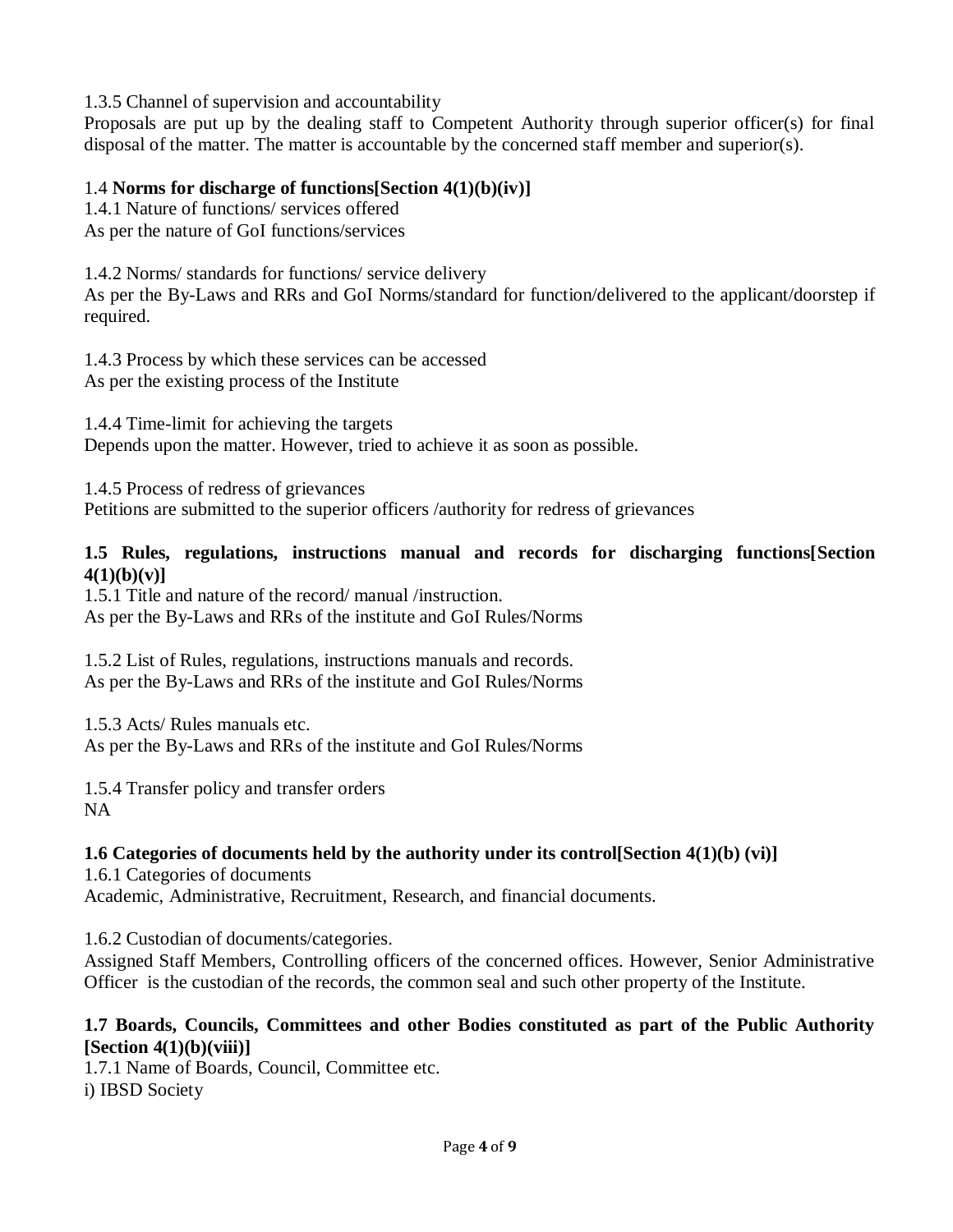ii) Governing Council

iii) Finance Committee

- iv) Scientific Advisory Committee
- v) Building Committee
- vi) Academic Committee,
- vii) Purchase Committee, etc.

# 1.7.2 Composition

# **i) IBSD Society**

- a) Hon'ble Union Minister, Science & Technology and Earth and Sciences, Govt. of India, President b)Hon'ble Chief Minister, Govt. of Manipur, Vice President
- c) Hon'ble Minister, Science & Technology, Govt. of Arunachal Pradesh, Itanagar, Member
- d) Hon'ble Minister, Science & Technology, Govt. of Manipur, Member
- e) Hon'ble Minister, Science & Technology, Govt. of Tripura, Agartala, Member
- f) Hon'ble Minister, Science & Technology, Govt. of Nagaland, Kohima, Member.
- g) Hon'ble Minister, Science & Technology & Climate Change, Govt. of Sikkim, Gangtok, Member
- h) Hon'ble Minister, Science & Technology, Govt. of Mizoram, Aizawl, Member
- i) Hon'ble Minister, Science & Technology, Govt. of Assam, Guwahati, Member
- j) Hon'ble Minister, Science & Technology, Govt. of Meghalaya, Shillong, Member
- k) Secretary, Dept. of Biotechnology, Ministry of Science and Technology, Govt. of India, Member
- l) Adviser, Dept. of Biotechnology, Ministry of Science and Technology, Govt. of India, Member
- m) Secretary DST or his/her nominee, Dept. of Science and Technology, Member
- n) Director General ICAR or his/her nominee, Member
- o) Director General CSIR or his/her nominee, Member
- p) Secretary AYUSH or his/her nominee, Dept. of AYUSH, Ministry of Health and Family Welfare, Member
- q) Secretary or his/her nominee, Ministry or Environment and Forect and Climate Change, Govt. of India, Member
- r) Director or his/her nominee, Botanical Survey of India (BSI), Member
- s) Director or his/her nominee, Zoological Survey of India, Member
- t) Prof. C.R. Babu, Professor Emeritus, School of Environment Studies, Centre for Environmental Management of Degraded Ecosystems (CEMDE), Member
- u) Dr. L.M.S. Palni, Former Director, G.B. Pant Institute of Himalayan Environmental and Development, Member
- v) Dr. R.K. Rajan Singh, Lok Sabha, MP, Secreatry, MASS, Member
- w) Shri O. Mohindro Singh, General Manager, Heirang, Member
- x) Dr. Suman Sahai, President Gene Campaign, Member
- y) Shri Jayesh P. Choksi, President & Managing Director, Gulfic Bioresources Limited, Member
- z) Prof. Pulok K. Mukherjee, Director, IBSD, Member Secretary

# **ii) Governing Council**

- a) Secretary, Dept. of Biotechnology, Govt. of India, Chairman
- b) Joint Secretary and Financial Advisor, Dept. of Biotechnology, Ministry of Science and Technology, Govt. of India, Member
- c) Joint Secretary (Administration), Dept. of Biotechnology, Govt. of India, Member
- d) Adviser, Dept. of Biotechnology, Ministry of Science and Technology, Govt. of India, Member
- e) Secretary, DST, Govt. of India, Member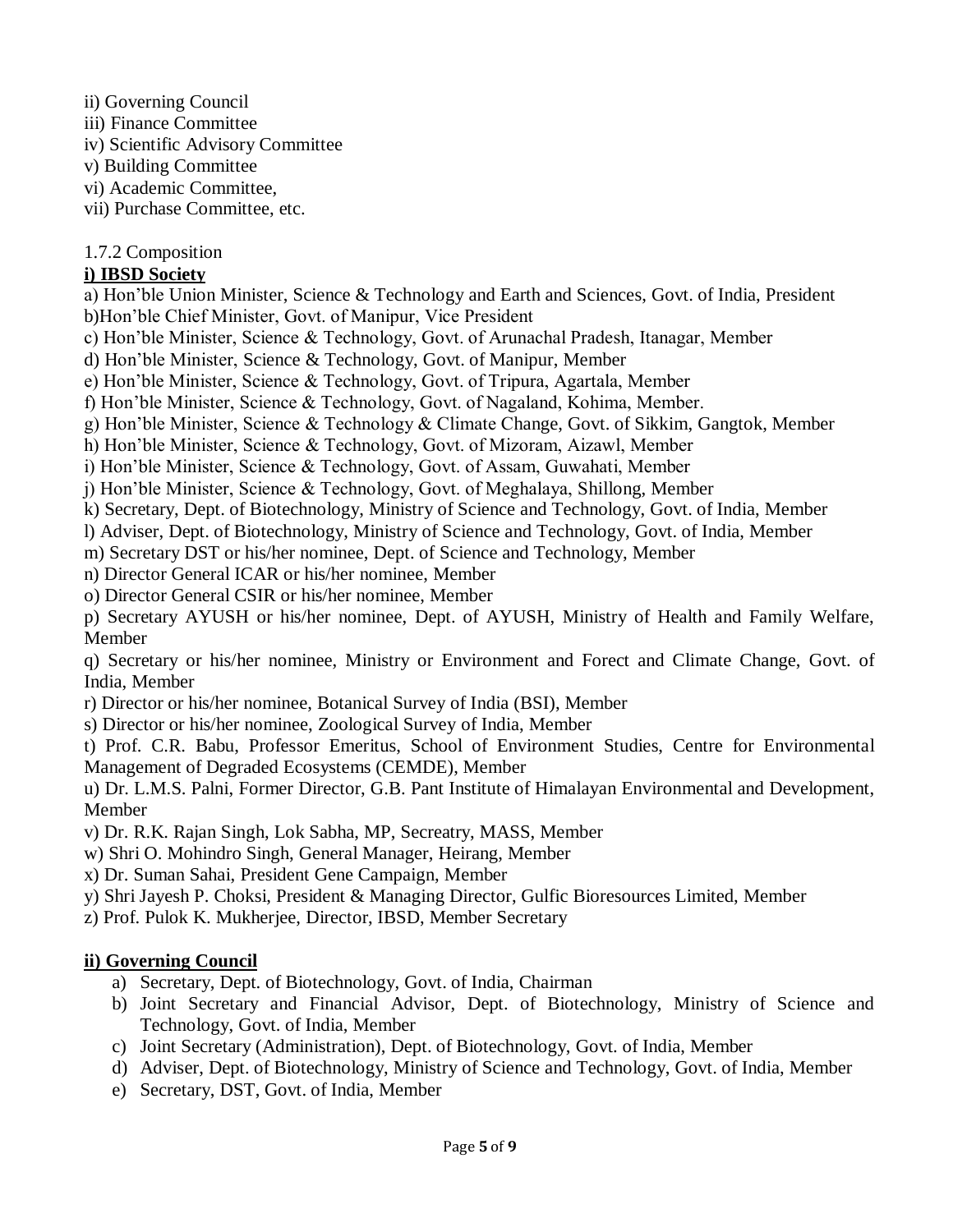- f) Secretary, DARE & DG, ICAR, Member
- g) Director General, CSIR and Secretary, DSIR, Member
- h) Representative of Secretary, Dept. of Agriculture and Cooperation, Govt. of India, Member
- i) Secretary, Dept. of Agriculture and Cooperation, Govt. of India, Member
- j) Secretary, Ministry of Environment, Forest and Climate Change, Member
- k) Commissioner & Secretary, Dept. of Science and Technology, Govt. of Manipur, Member
- l) Special Secretary, Science & Environment Deptt., Member
- m) Commissioner Secretary Planning and S&T, Planning Dept. & S&T and Chairman EC, Govt. of Meghalaya, Member
- n) Additional Principal Secretary to Govt. of Assam, Science and Technology Dept., Govt. of Assam, Member
- o) Secretary, Dept. of Science and Technology and Climate Change, Sikkim State Council of Science and Technology, Member
- p) Secretary, Planning & Programme Implementation Department (Science & Technology), Govt. of Mizoram, Member
- q) Commissioner & Secretary, Water Resources Science & Technology Dept., Govt. of Nagaland, Member
- r) Vice Chairman/Secretary, Dept. of Science & Technology Civil Secretariat, Govt. of Arunachal Pradesh, Member
- s) Prof. S.K. Sopory, Former Vice Chancellor, JNU, New Delhi, Member
- t) Director, National Institute of Plant Genome Research (NIPGR), New Delhi, Member
- u) Director, ILS, Bhubaneswar, Member
- v) CEO Health Care (Technical), Emami Ltd., Kolkata, Member
- w) Dr. Ramakant Harlalka, Nishant Aromas, Mumbai, Member
- x) Director, Himalayan Environment Studies & Conservation Organization (HESCO), Deharadun, Member
- y) Executive Director, M.S. Swaminathan Research Foundation, Chennai, Member
- z) Director, IBSD, Member Secretary

### **iii) Finance Committee**

- a) Financial Advisor, DBT, Chairman
- b) Addl. Secretary and Financial Advisor, Dept. of Biotechnology, Ministry of Science & Technology, Govt. of India, Member
- c) Director, ILS, Bhubaneswar, Member
- d) Vice Chancellor, Central Agriculture University, Imphal, Member
- e) Director, National Institute of Plant Genome Research (NIPGR), New Delhi, Member
- f) Director, IBSD, Member
- g) Senior Accounts Officer, IBSD, Non-Member Secretary

#### **iv) Scientific Advisory Committee**

- a) Prof. S.K. Sopory, Former Vice Chancellor, JNU, New Delhi, Chairman
- b) Dr. R. Uma Shaanker, Dept. of Crop Physiology and School of Ecology and Conservation, University of Agricultural Sciences, GKVK, Bangalore, Co-Chairman
- c) Dr. C.K. Katiyar, CEO Health Care (Technical), Emami Ltd., Kolkata, Member
- d) Dr. Ramakant Harlalka, Nishant Aromas, Mumbai, Member
- e) Prof. S.R. Yadav, Dept. of Botany, Shivaji University, Maharasta, Member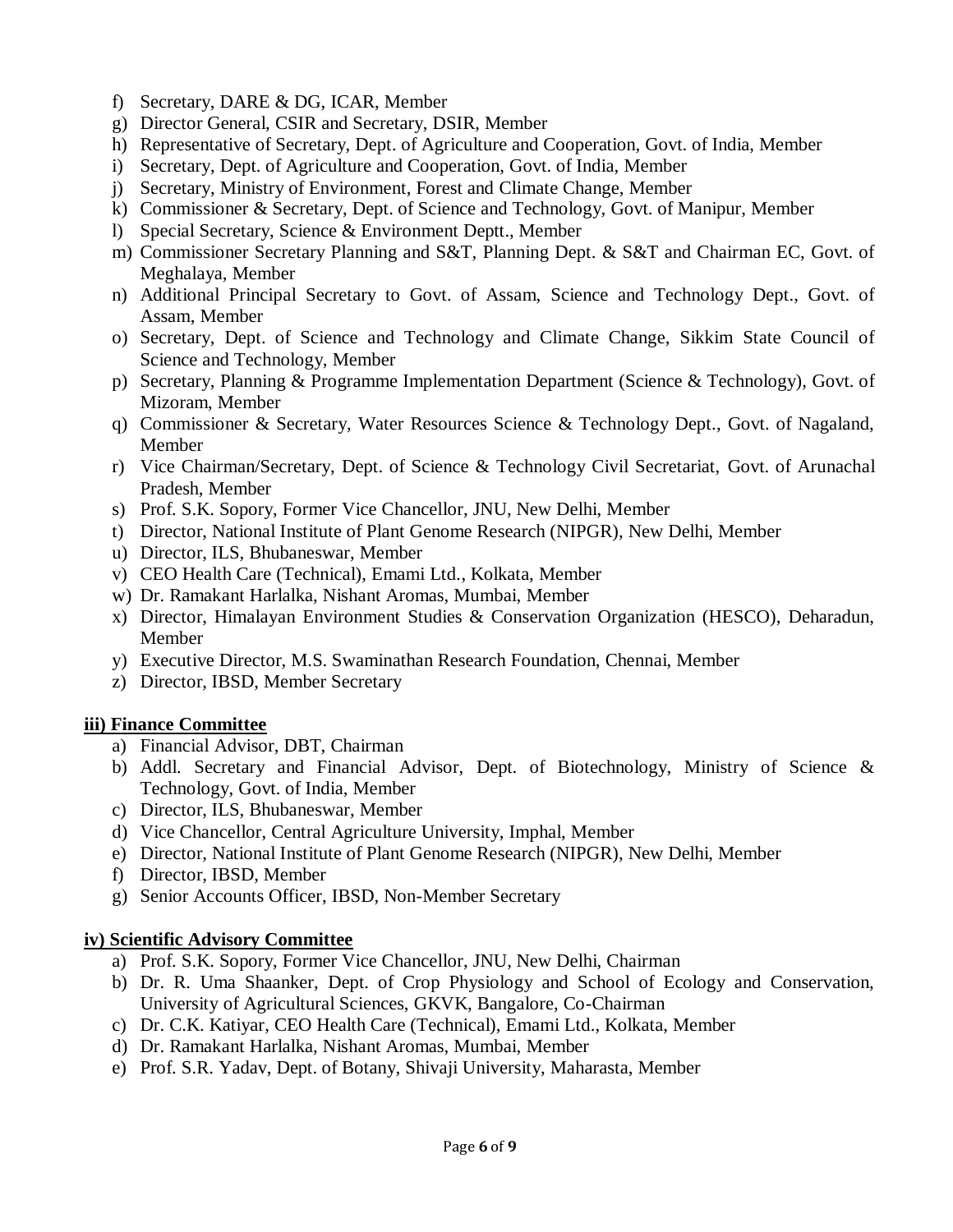- f) Dr. T.R. Sharma, Former Executive Director National Agri-Food Biotechnology Institute (NABI), Member
- g) Director, National Institute of Plant Genome Research (NIPGR), New Delhi, Member
- h) Prof. S.R. Rao, Biotechnology and Bioinformatics, North Eastern Hill University (NEHU), Shillong, Member
- i) Prof. Paramjit Khurana, Head, Dept. of Plant Molecular Biology, University of Delhi, Member
- j) Prof. Ashok Pandey, Distinguished Scientist Centre for Innovation and Translational Research CSIR, UP, Member
- k) Director, ILS, Bhubaneswar, Member
- l) Dr. Jyoti Saroop, General Manager, Unati Cooperative Marketing cum Processing Society, Punjab, Member
- m) Director, Himalayan Environmental Studies & Conservation Organization (HESCO), Uttarakhand, Member
- n) Dr. A.K. Sahu, Former Principal Scientist, Central Institute of Freshwater Aquaculture, Odisha, Member
- o) Adviser, (Scientist-G), Dept. of Biotechnology, Ministry of Science & Technology, Govt. of India, Member.
- p) Director, IBSD, Member Secretary

### **v) Building Committee**

a) Director, ILS, Bhubaneswar, Chairman

b) Dr. R.B. Srivastav, Ex-Director, Defence Institute of High Altitude Research (DIHAR), DRDO, J&K, Member

c) Shri Harjeet Singh, Senior Manager, National Institute of Animal Biotechnology (NIAB), Hyderabad, Member

d) Dr. S.R. Rao, Department of Biotechnology and Bioinformatics, North Eastern Hill University (NEHU), Shillong, Member

e) Chief Engineer,PWD, Govt. of Manipur, Member

f) Director, IBSD, Member Secretary

#### **vi) Academic Committee**

- a) Dr. H. Sunitibala Devi, Scientist-E, IBSD, Chairperson
- b) Dr. Y. Rajashekar, Scientist-D, Co-Chairman
- c) Dr. Sudripta Das, Scientist-F, Member
- d) Dr. H. Nanaocha Sharma, Scientist-E, Member
- e) Dr. S. Indira Devi, Scientist-E, Member
- f) Incharge, Sikkim, Member
- g) Incharge Meghalaya, Member
- h) Incharge, Mizoram, Member

#### **vii) Purchase Committee**

- a) Dr. Sudripta Das, Scientist-F, IBSD, Chairman
- b) Dr. H. Nanaocha Sharma, Scientist-E, IBSD, Member
- c) Dr. S. Indira Devi, Scientist-E, IBSD, Member
- d) Dr. Y. Rajashekar, Scientist-D, IBSD, Member
- e) Mr. O. Bishan Singh, Senior Accounts Officer, IBSD, Member
- f) Mr. A. Samarendra Singh, Purchase-i/c, IBSD, Member Secretary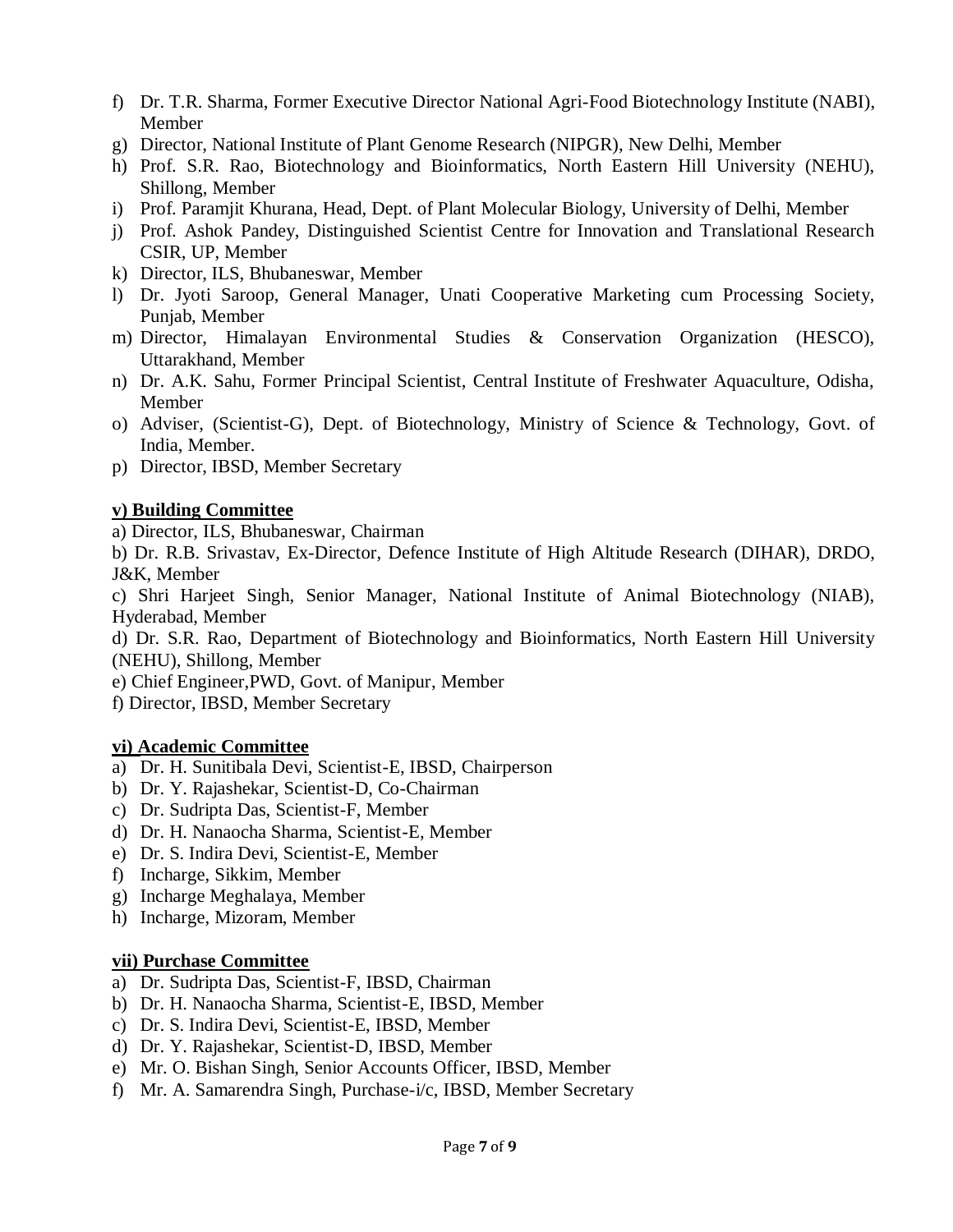g) Indenter, Co-opted Member

1.7.3 Dates from which constituted **IBSD Society – Governing Council – 24/08/2018 Finance Committee -24/08/2018 Scientific Advisory Committee – 24/08/2018 Building Committee – 24/08/2018 Academic Committee – 10/08/2020 Purchase Committee - 01/07/2020** 1.7.4 Term/ Tenure **IBSD Society – Governing Council – 03 years Finance Committee -03 years Scientific Advisory Committee – 03 years Building Committee – 03 years Academic Committee – Untill further order Purchase Committee - NA**

1.7.5 Powers and functions

1.7.6 Whether their meetings are open to the public? As and when requires.

1.7.7 Whether the minutes of the meetings are open to the public? As and when requires.

1.7.8 Place where the minutes if open to the public are available? Depending upon the matter, any suitable place.

### **1.8 Directory of officers and employees[Section 4(1) (b) (ix)]**

1.8.1 Name and designation [Annexure-2](http://www.cau.ac.in/construction/file/rti/Annexure-2.pdf)

1.8.2 Telephone , fax and email ID [Annexure-2](http://www.cau.ac.in/construction/file/rti/Annexure-2.pdf)

### **1.9 Monthly Remuneration received by officers & employees including system of compensation[Section 4(1) (b) (x)]**

1.9.1 List of employees with Gross monthly remuneration As per Pay Scales Level 1 to 1[8\(Annexure-3\)](https://cau.globizsapp.com/rti/file/rti/Annexure-3.pdf)

1.9.2 System of compensation as provided in its regulations Payments of Salary are being made to staff on monthly basis.